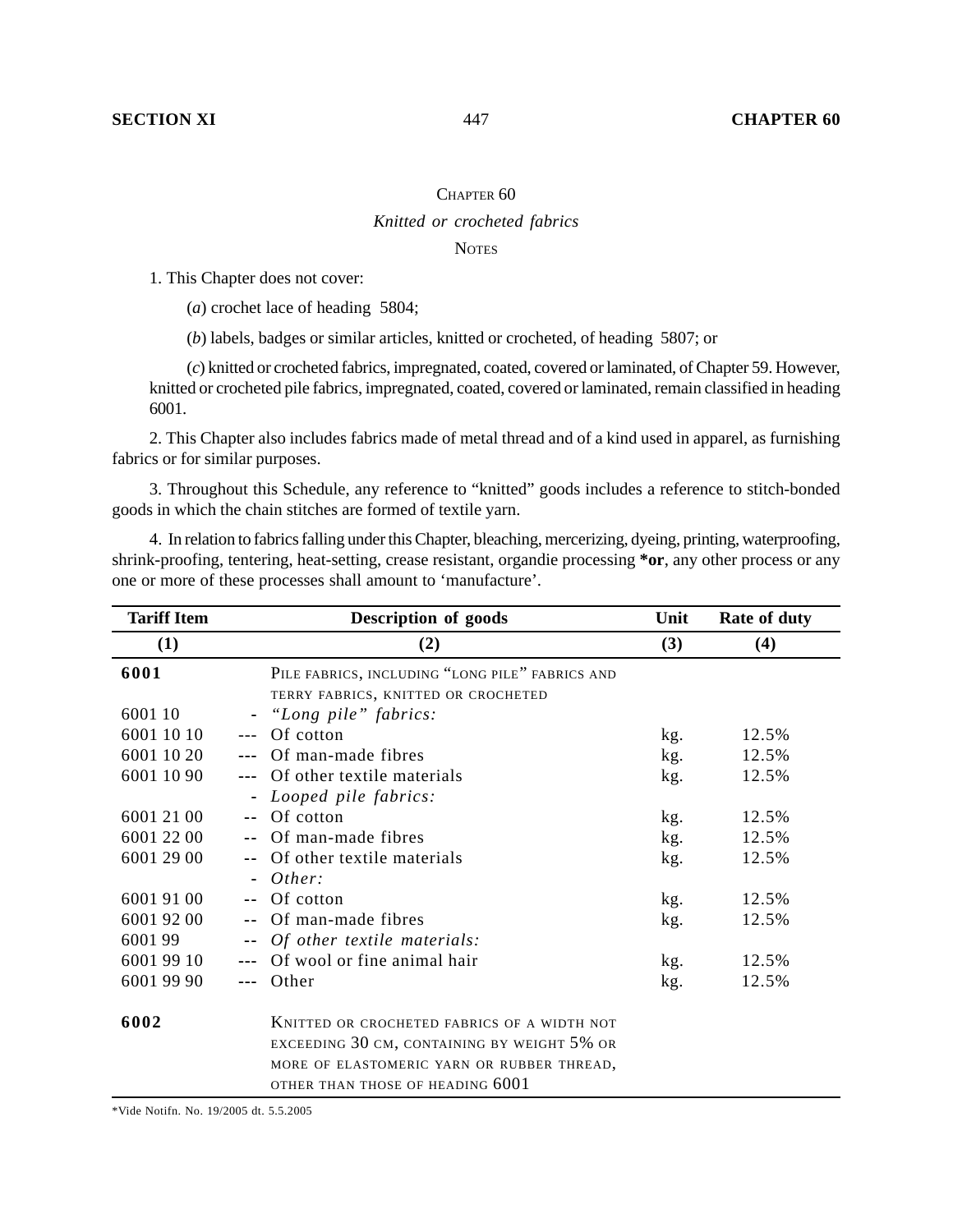**SECTION XI** 448 **CHAPTER 60** 

| <b>Tariff Item</b> | <b>Description of goods</b>                                  | Unit | Rate of duty |  |
|--------------------|--------------------------------------------------------------|------|--------------|--|
| (1)                | (2)                                                          | (3)  | (4)          |  |
| 6002 40 00         | - Containing by weight 5% or more of                         | kg.  | 12.5%        |  |
|                    | elastomeric yarn but not containing rubber                   |      |              |  |
|                    | thread                                                       |      |              |  |
| 6002 90 00         | Other                                                        | kg.  | 12.5%        |  |
| 6003               | <b>KNITTED OR CROCHETED FABRICS OF A WIDTH NOT EXCEEDING</b> |      |              |  |
|                    | 30 CM, OTHER THAN THOSE OF HEADING 6001 OR 6002              |      |              |  |
| 6003 10 00         | Of wool or fine animal hair<br>$\blacksquare$                | kg.  | 12.5%        |  |
| 6003 20 00         | Of cotton                                                    | kg.  | 12.5%        |  |
| 6003 30 00         | Of synthetic fibres                                          | kg.  | 12.5%        |  |
| 6003 40 00         | Of artificial fibres                                         | kg.  | 12.5%        |  |
| 6003 90 00         | Other<br>$\blacksquare$                                      | kg.  | 12.5%        |  |
| 6004               | KNITTED OR CROCHETED FABRICS OF A WIDTH EXCEEDING 30         |      |              |  |
|                    | CM, CONTAINING BY WEIGHT 5% OR MORE OF ELASTOMERIC           |      |              |  |
|                    | YARN OR RUBBER THREAD, OTHER THAN THOSE OF HEADING<br>6001   |      |              |  |
| 6004 10 00         | Containing by weight 5% or more of<br>$\blacksquare$         | kg.  | 12.5%        |  |
|                    | elastomeric yarn but not containing rubber                   |      |              |  |
|                    | thread                                                       |      |              |  |
| 6004 90 00         | Other                                                        | kg.  | 12.5%        |  |
| 6005               | WARP KNIT FABRICS (INCLUDING THOSE MADE ON GALLOON           |      |              |  |
|                    | KNITTING MACHINES), OTHER THAN THOSE OF HEADINGS 6001        |      |              |  |
|                    | то 6004                                                      |      |              |  |
|                    | <i>Of cotton:</i>                                            |      |              |  |
| 6005 21 00         | Unbleached or bleached                                       | kg.  | 12.5%        |  |
| 6005 22 00         | Dyed<br>۰.                                                   | kg.  | 12.5%        |  |
| 6005 23 00         | Of yarns of different colours<br>$\sim$ $-$                  | kg.  | 12.5%        |  |
| 6005 24 00         | Printed<br>--                                                | kg.  | 12.5%        |  |
|                    | Of synthetic fibres:                                         |      |              |  |
| 6005 31 00         | Unbleached or bleached                                       | kg.  | 12.5%        |  |
| 6005 32 00         | Dyed<br>--                                                   | kg.  | 12.5%        |  |
| 6005 33 00         | Of yarns of different colours<br>۰.                          | kg.  | 12.5%        |  |
| 6005 34 00         | Printed<br>$\sim$ $-$                                        | kg.  | 12.5%        |  |
|                    | <i>Of artificial fibres:</i>                                 |      |              |  |
| 6005 41 00         | Unbleached or bleached                                       | kg.  | 12.5%        |  |
| 6005 42 00         | Dyed<br>$\overline{\phantom{a}}$ .                           | kg.  | 12.5%        |  |
| 6005 43 00         | Of yarns of different colours<br>۰-                          | kg.  | 12.5%        |  |
| 6005 44 00         | Printed<br>$\overline{\phantom{a}}$                          | kg.  | 12.5%        |  |
| 6005 90 00         | Other                                                        | kg.  | 12.5%        |  |
| 6006               | OTHER KNITTED OR CROCHETED FABRICS                           |      |              |  |
| 6006 10 00         | Of wool or fine animal hair                                  | kg.  | 12.5%        |  |
|                    | <i>Of Cotton:</i>                                            |      |              |  |
| 6006 21 00         | Unbleached or bleached                                       | kg.  | 12.5%        |  |
| 6006 22 00         | Dyed<br>$\sim$ $-$                                           | kg.  | 12.5%        |  |
| 6006 23 00         | -- Of yarns of different colours                             | kg.  | 12.5%        |  |